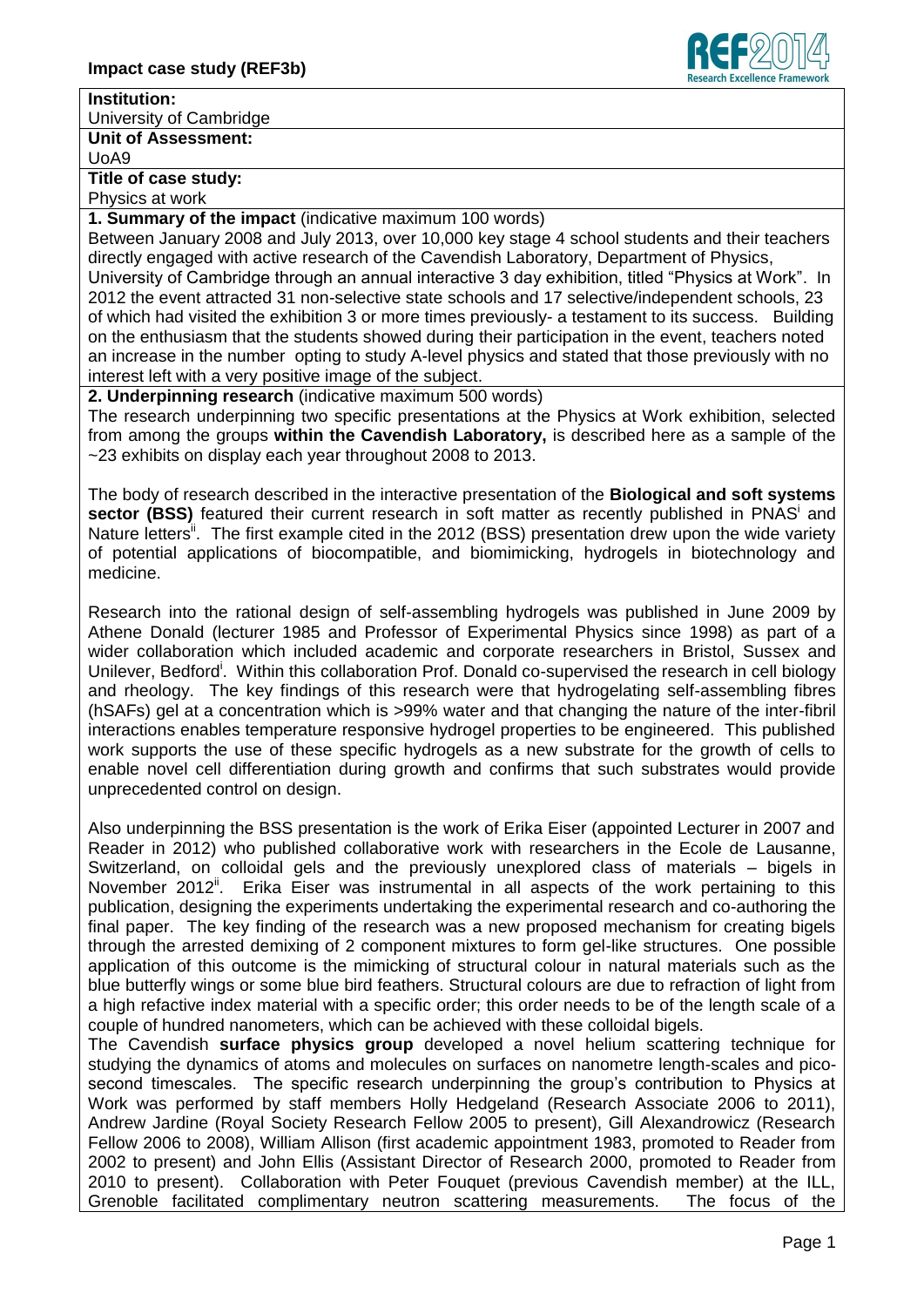

underpinning research, conducted from 2005 to 2009 and published in Nature Physics<sup>iii</sup>, was to understand the nature of the motion of a typical molecule, like benzene, on a graphite surface. The key finding of this research was a novel frictional regime in which single molecules of benzene move with Brownian motion over a corrugated graphite surface. This regime was previously undiscovered and a much lower friction hopping mechanism of motion would intuitively be expected.

**3. References to the research** (indicative maximum of six references)

- **Biological & Soft Systems Sector peer-reviewed Journal references** i) Eleanor F. Banwell, Edgardo S. Abelardo, Dave J. Adams, Martin A. Birchall, Adam Corrigan, **Athene M. Donald**, Mark Kirkland, Louise C. Serpell, Michael F. Butler and Derek N.Woolfson, *Rational design and application of responsive alpha-helical peptide hydrogels,* Nature Materials Letters, Vol. **8**, July 2009, DOI: 10.1038/nmat2479.
- ii) [Francesco Varrato,](http://www.pnas.org/search?author1=Francesco+Varrato&sortspec=date&submit=Submit) **[Lorenzo Di Michele](http://www.pnas.org/search?author1=Lorenzo+Di+Michele&sortspec=date&submit=Submit)**, [Maxim Belushkin,](http://www.pnas.org/search?author1=Maxim+Belushkin&sortspec=date&submit=Submit) [Nicolas Dorsaz,](http://www.pnas.org/search?author1=Nicolas+Dorsaz&sortspec=date&submit=Submit) **[Simon H. Nathan](http://www.pnas.org/search?author1=Simon+H.+Nathan&sortspec=date&submit=Submit)**, **[Erika Eiser](http://www.pnas.org/search?author1=Erika+Eiser&sortspec=date&submit=Submit)**, and [Giuseppe Foffi](http://www.pnas.org/search?author1=Giuseppe+Foffi&sortspec=date&submit=Submit) - *Arrested demixing opens route to bigels -* PNAS, Vol. **109,** No. **47,** 20 November 2012, DOI: 10.1073/pnas.1214971109

**SMF: Surface Physics Group peer-reviewed journal references**

iii) **H. Hedgeland,** P. Fouquet, **A. P. Jardine, G. Alexandrowicz, W. Allison** and **J. Ellis**, *Measurement of single-molecule frictional dissipation in a prototypical nanoscale system,* Nature Physics Letters, Vol. **5**, July 2009 - pp561 – 564, DOI: 10.1038/nphys1335)

**4. Details of the impact** (indicative maximum 750 words)

Physics at Work is a 3 day event centred on ~25 exhibits with capacity for 2300 students and the aims of stimulating interest, widening participation and raising aspirations of students aged 14-16 from all over the UK. The exhibition is specifically designed to promote interactions between cutting-edge researchers, school students and teachers – helping to spread the excitement of modern physics to students who will soon be making important examination and career choices.

During the period of 1 January 2008 to 31 July 2013 exhibitions directly reached over 10,000 students and their teachers, with each exhibitor interacting with ~650 visitors. The 2012 event continued to attract new schools but also retained a high return rate, clear evidence of its sustainability, demand and quality: Of the 48 attending schools, 4 were new while 6 had visited more than 5 times before.

2009 saw the first exhibition from SMF: Surface Physics Group while in 2012 the Biological and Soft Systems sector secured, for the second time, the event's "*Schools' Exhibitor of the Year"*  trophy for their particularly interactive and cutting-edge, research specific presentation.

From 2009 **the BSS presentation** was coordinated and delivered by Dr Erika Eiser (previously in 2008 by postdoctoral researcher Deborah Waller). Through the employment of biopolymers such as DNA and proteins they discussed their underpinning research on polymeric structures and how this novel work leads to mimicking biological systems and building new materials.

The presentation included many demonstrations and experiments describing their published work. Students watched the formation of a physical biogel with weakly cross-linked chains by adding borax to a solution of PVA (poly vinyl alcohol dissolved in water), demonstrating the binding of >90% water using very little polymer typical of gels that we would find in the body as lubricants

This work contained a deliberate emphasis on the link between the use of proteins in the underpinning research and the human body as there are many medical examples of the importance of understanding the aggregation of proteins and peptides that would resonate with the students, for example, cataracts and Alzheimer's disease.

In Dr Eiser's underpinning work the preparation of samples and the ability to extract long chains of DNA was an important part of the experimental procedure and students were able to watch, live, the extraction of DNA from strawberries. From here students learned about the significance of being able to create specifically designed biological structures as described in the PNAS paper, citing natural world examples of where these structures exists, for example, in butterfly wings and opals, and the possible technological applications as biosensors and electrical batteries.

The members of Cavendish Staff coordinating the **Surface Physics Group** presentation were Dr Andrew Jardine and Dr William Allison. The specific graphite system published in (iii) was chosen